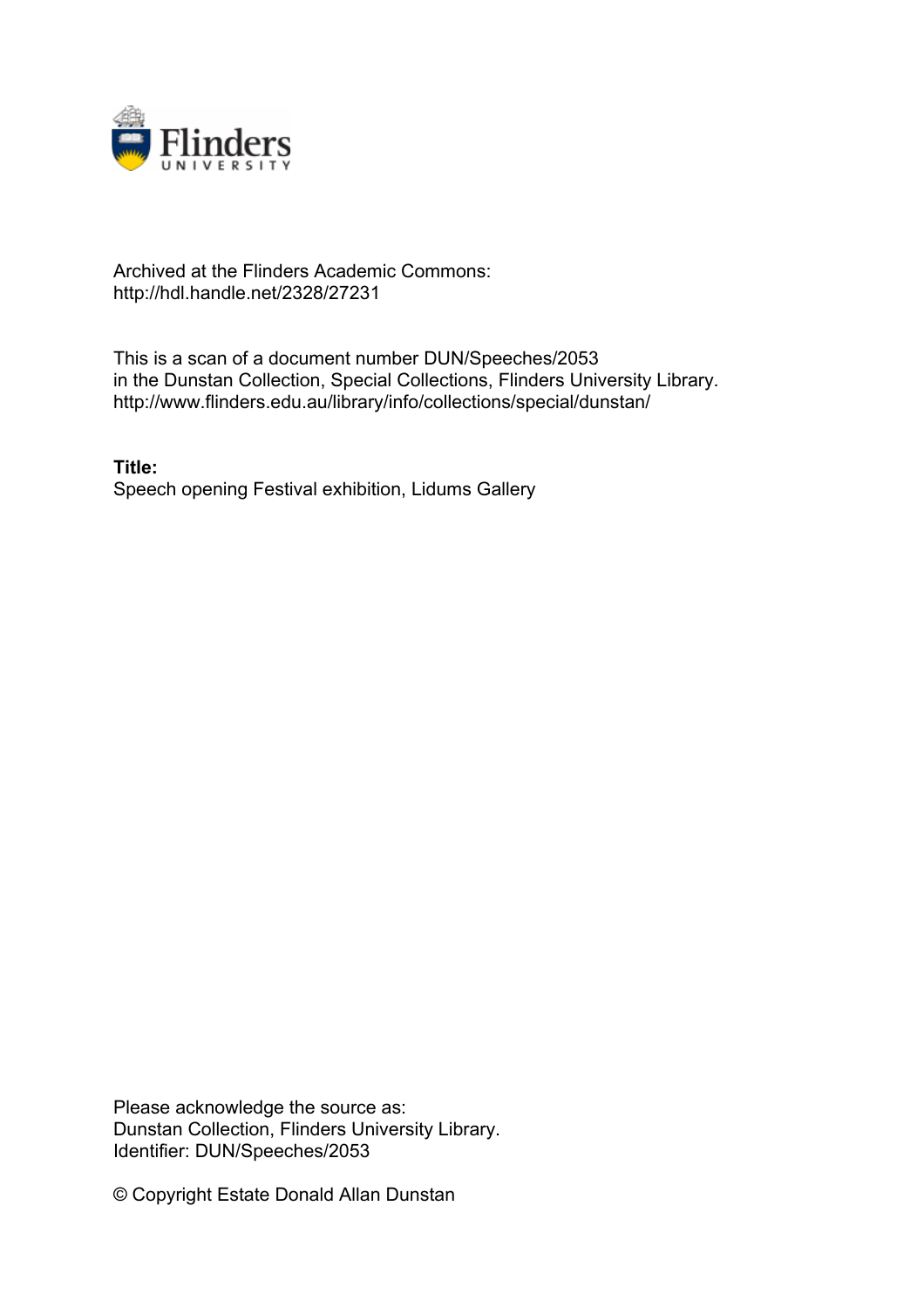SPEECH BY THE PREMIER, MR DUNSTAN. OPENING FESTIVAL EXHIBITION.

LIDUMS GALLERY. 10.3.74

Mr Lidums, Ladies and Gentlemen;

Thank you very much for inviting me to open this exhibition. An Arts Festival wouldn't be complete without a Lidums Gallery exhibition and I'm sure,we're all agreed that this year's display lives up to the Lidums' standards and our expectations. It covers a wide range of great talent.

There's the new series of Boyd paintings - and what cultural congregation would be complete without representation from the Boyd dynasty?

There is the Louis Kahan's display. I must confess to a special weakness for Mr Kahan's work since he flattered me by inclusion in a recent - and exceedingly good - poster of notable Australians. And there is the first class collection of craft work by Vagn Hemmingsen, Ninette Dutton and Alex Leckie.:

This is in fact the second exhibition I've opened today. (The first was at the Aldgate Grafts Gallery).

They complement each other perfectly in the attention they give to craft work - a field which is of special current concern to the State Government,

We've begun active promotion of design and craft industries here and have set up a new Authority to do the necessary hard work. We're convinced there is huge scope for success in this area and that the opportunity to make substantial sums of money out of an industry that creates beauty is too good to miss.

The Authority has now appointed its own executive officer and leased premises froni which a group of young potters - and later other craft workers - will operate under its patronage during the formative first year of their careers.

There are two ingredients for success in this industry. We have to develop effective marketing methods. But first we have to develop to the full the talents which we know exist here and of which, thus far, we haven't been able to take advantage.

The best way of doing so would be to induce here designers, craftsmen and craftswomen of world rank to work and teach South Australians.

And, I'm happy to announce today that we've been able to do it  $$ and with spectacular initial success.

Mr Hemmingsen - and no-one will deny that he is one of the world's absolutely first class designers - is going to come and live here for a year. He'll work and teach through a Craft Authority Fellowship.

Dunstan Collection, Special Collections, Flinders University Library.